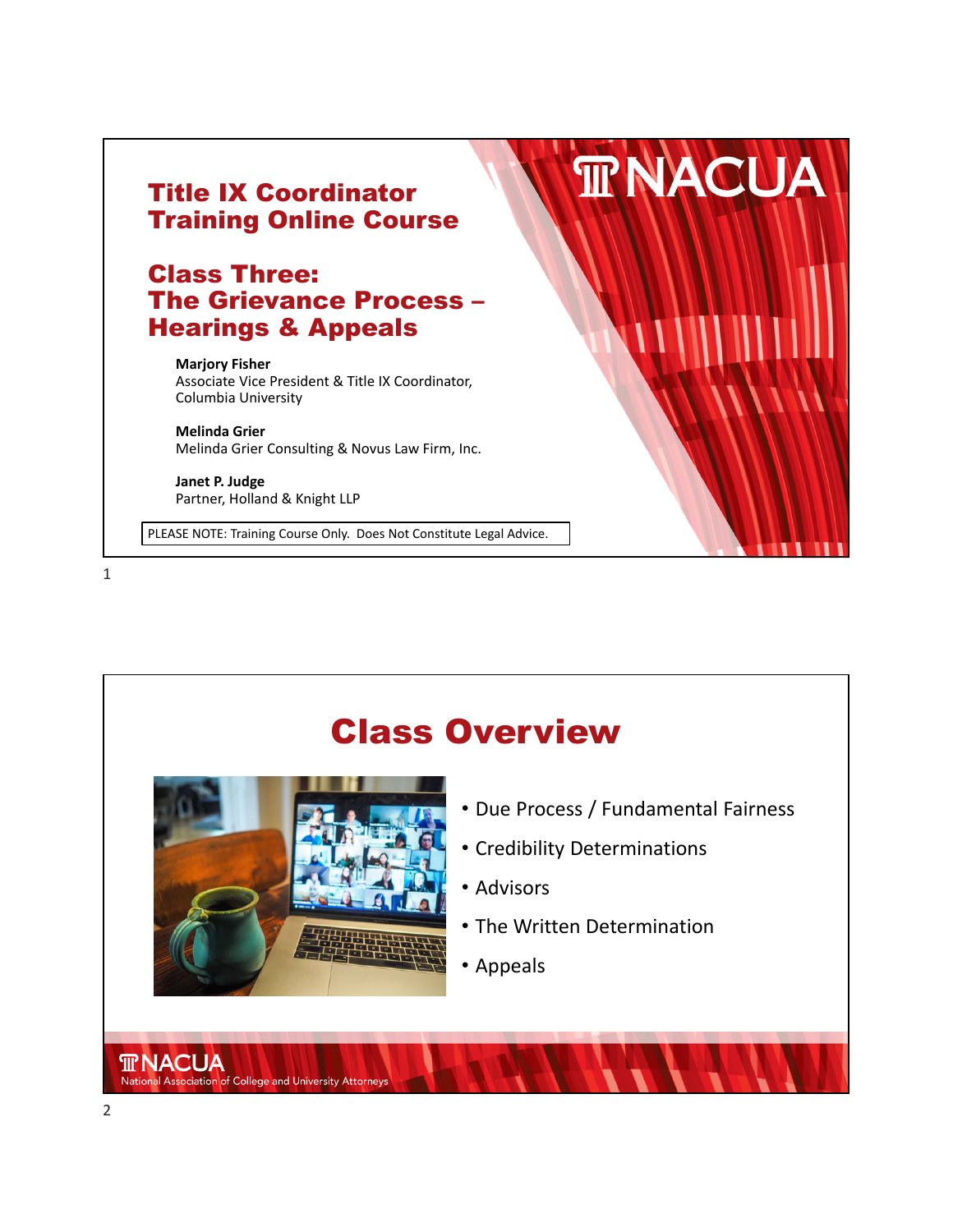

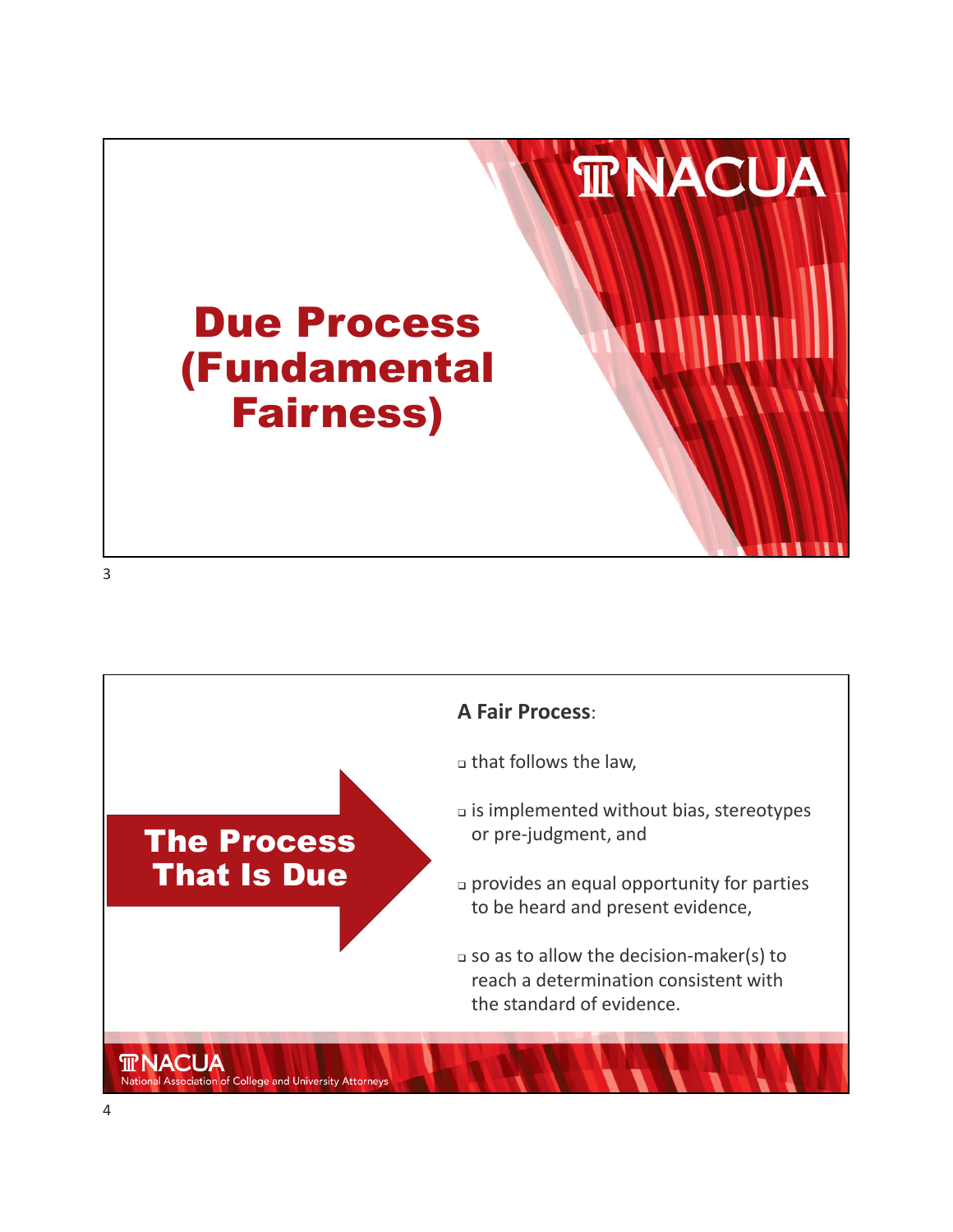

# State the Standard of Evidence



#### **Same standard of evidence for all.**

#### **Either:**

- *Preponderance of the evidence, i.e.,* more likely than not; **or**
- *Clear and convincing evidence, i.e.,* substantially more likely to be true than not.

### **And Not:**

• *Beyond a reasonable doubt (*no other reasonable explanation possible – criminal cases).

**TRNACUA** 

National Association of College and University Attorneys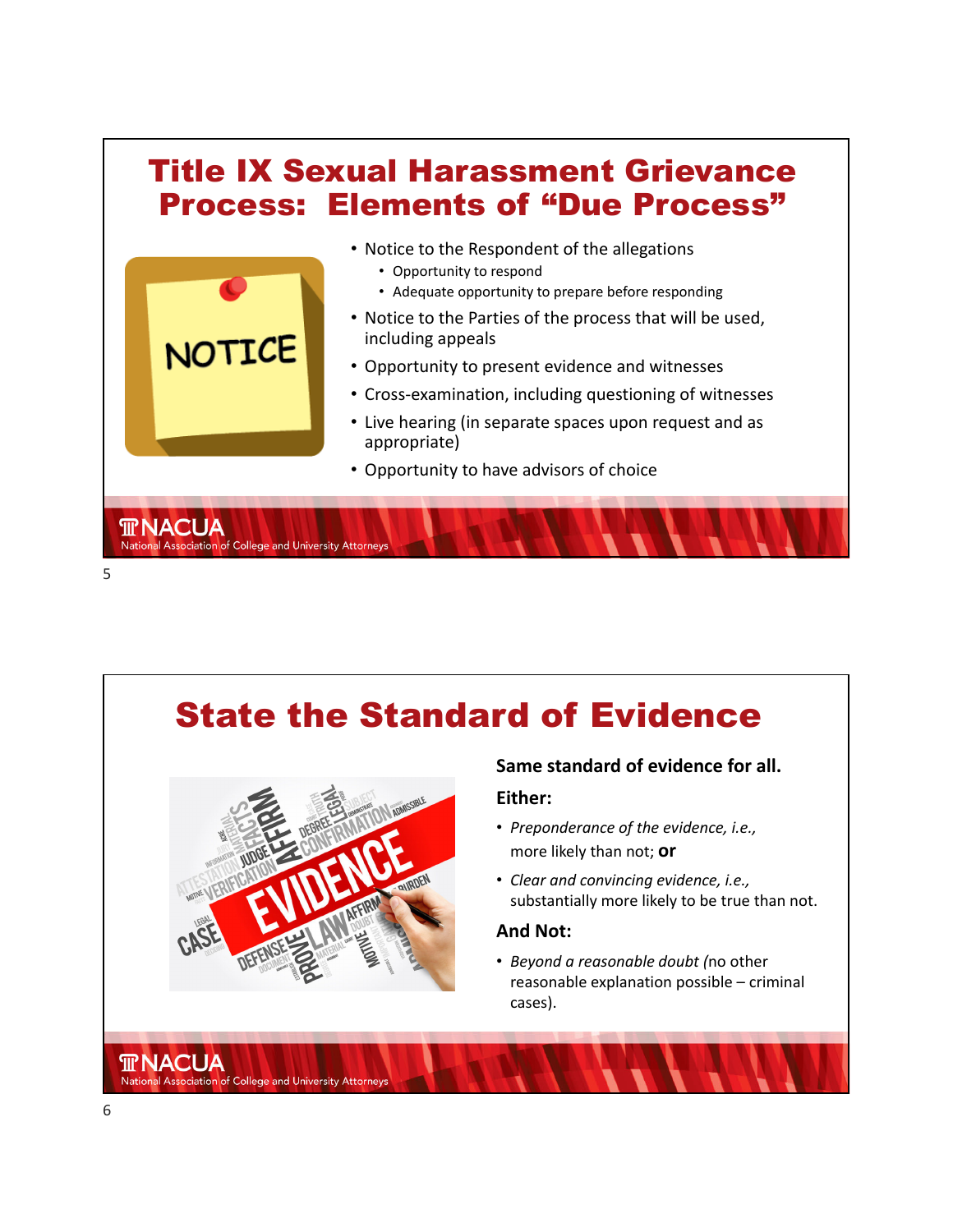- 
- Relevant
- Evidence that is not relevant:
	- Complainant's prior sexual history or predisposition except:
		- Where offered to prove that someone other than the Respondent committed the alleged misconduct.
		- Where related to the sexual behavior between the Complainant and the Respondent and is offered to prove consent.
	- Information protected by a legally recognized privilege.
	- Treatment records absent permission.
	- Statements of a party or witness that does not "submit to cross examination."

# • Directly related<br>• Relevant **Evidence:**

- What About:
	- Respondent's Prior Sexual History or Predisposition
	- Law Enforcement Evidence
	- Hospital Records
	- Passage of Time/Unavailability
	- Hearsay, Bad Acts, Polygraph
	- Statements not subject to Cross
	- Complainant/Respondent not at the Hearing





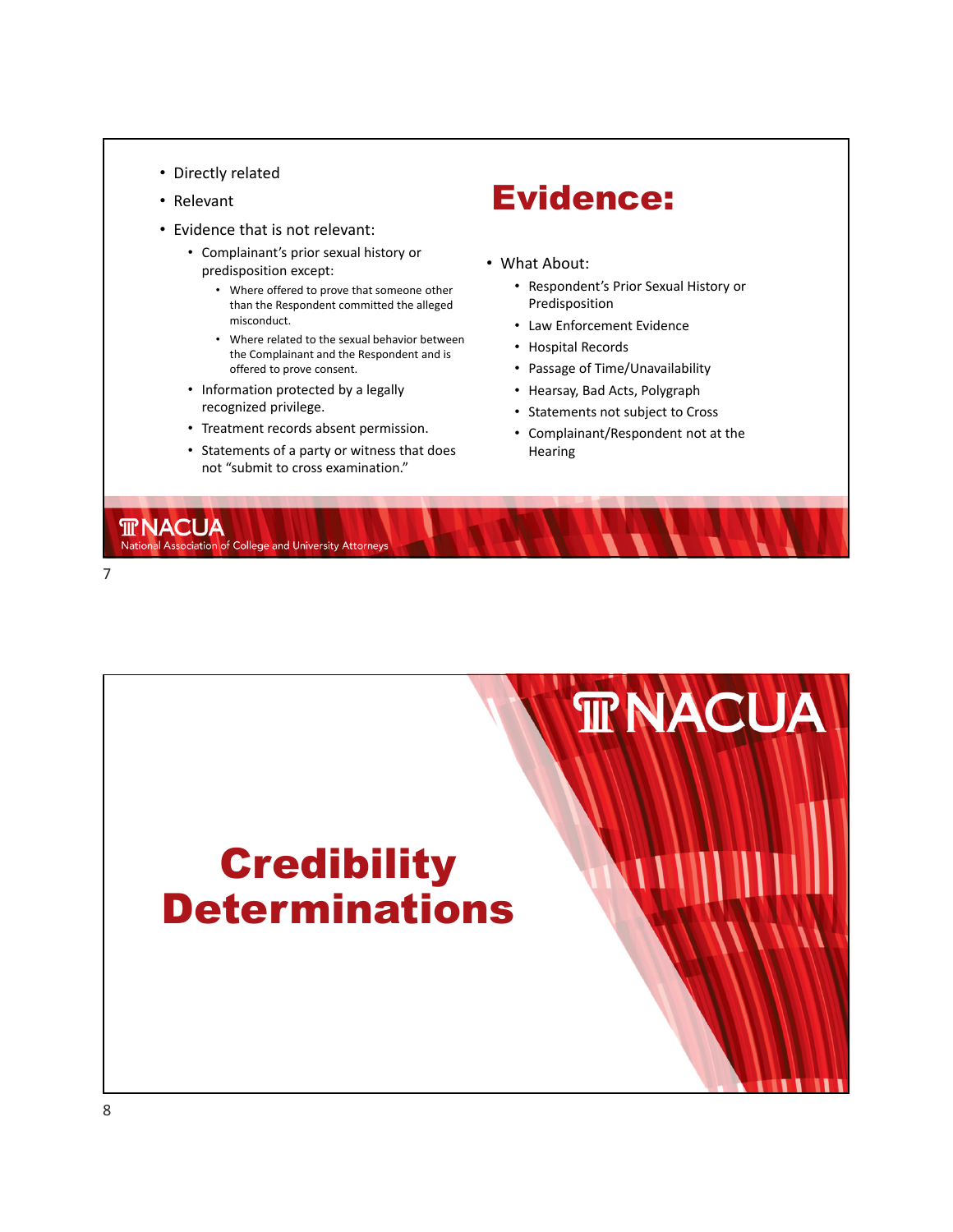

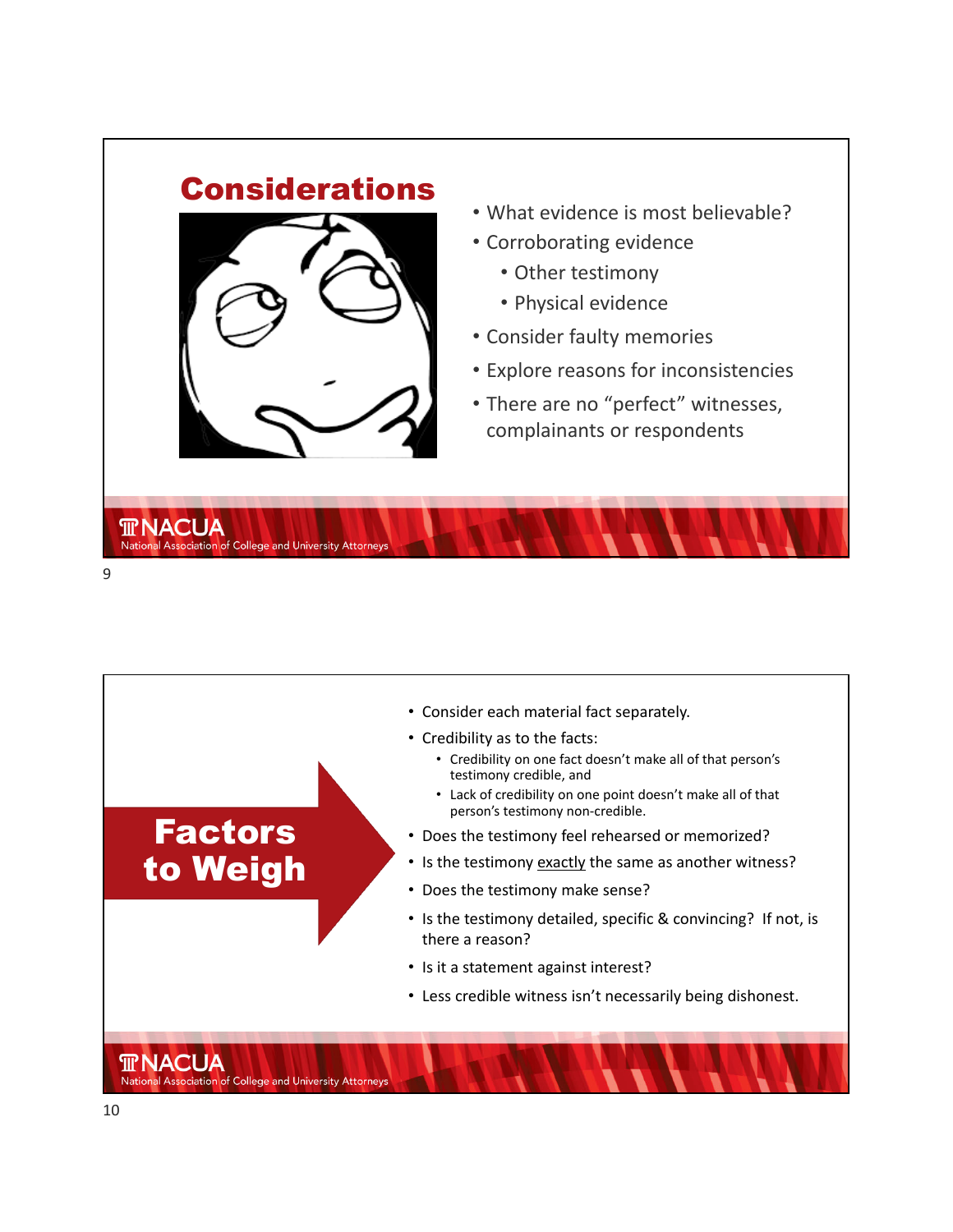### Caution • Eyewitness accounts • Bias/Assumptions about witness credibility that may not take account of Watch cultural norms or may stereotype. your step • Assumptions about memory that may not reflect witness experiences. • Failure of decision‐maker to explain credibility determinations. **TRNACUA** National Association of College and University Attorneys 11

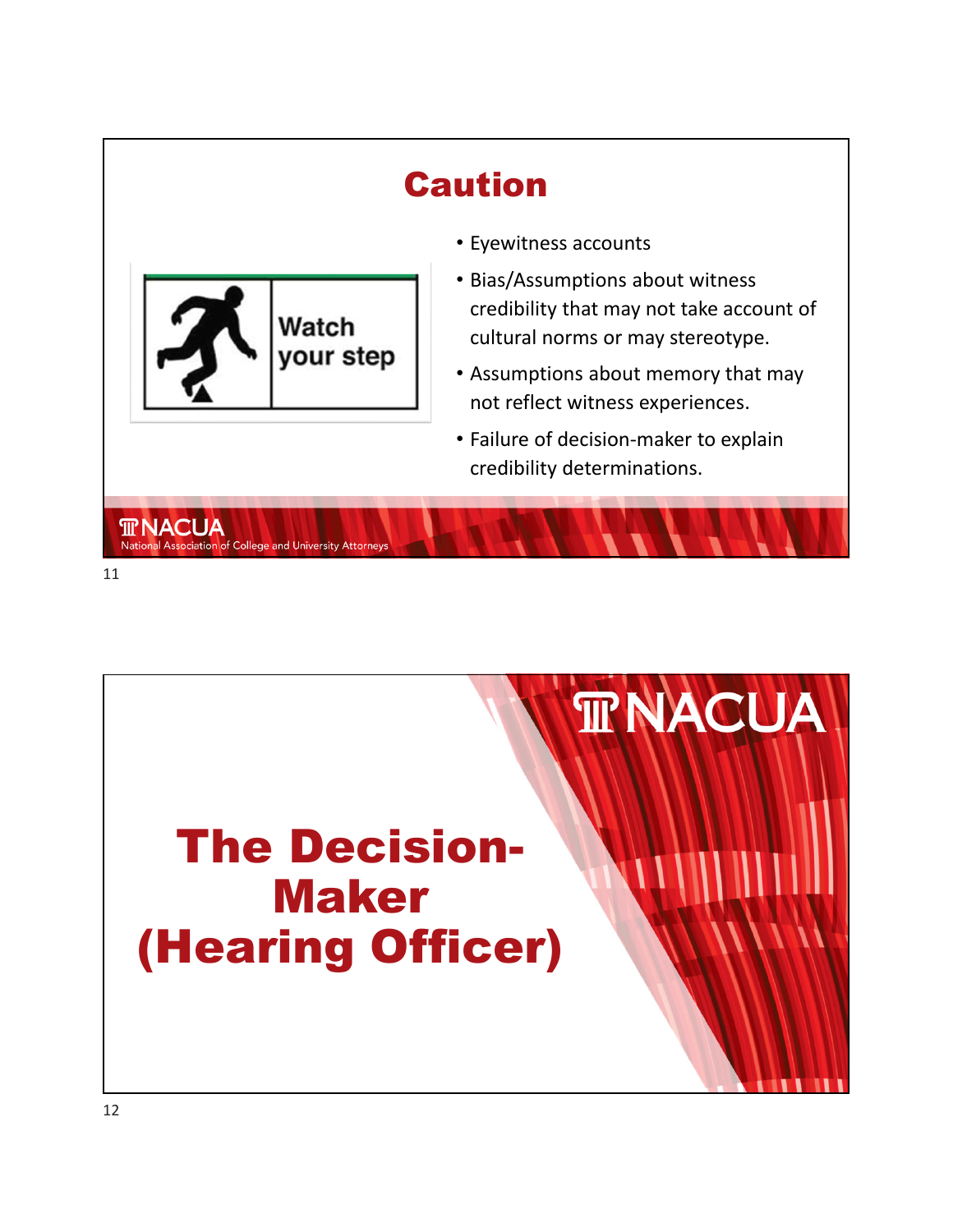

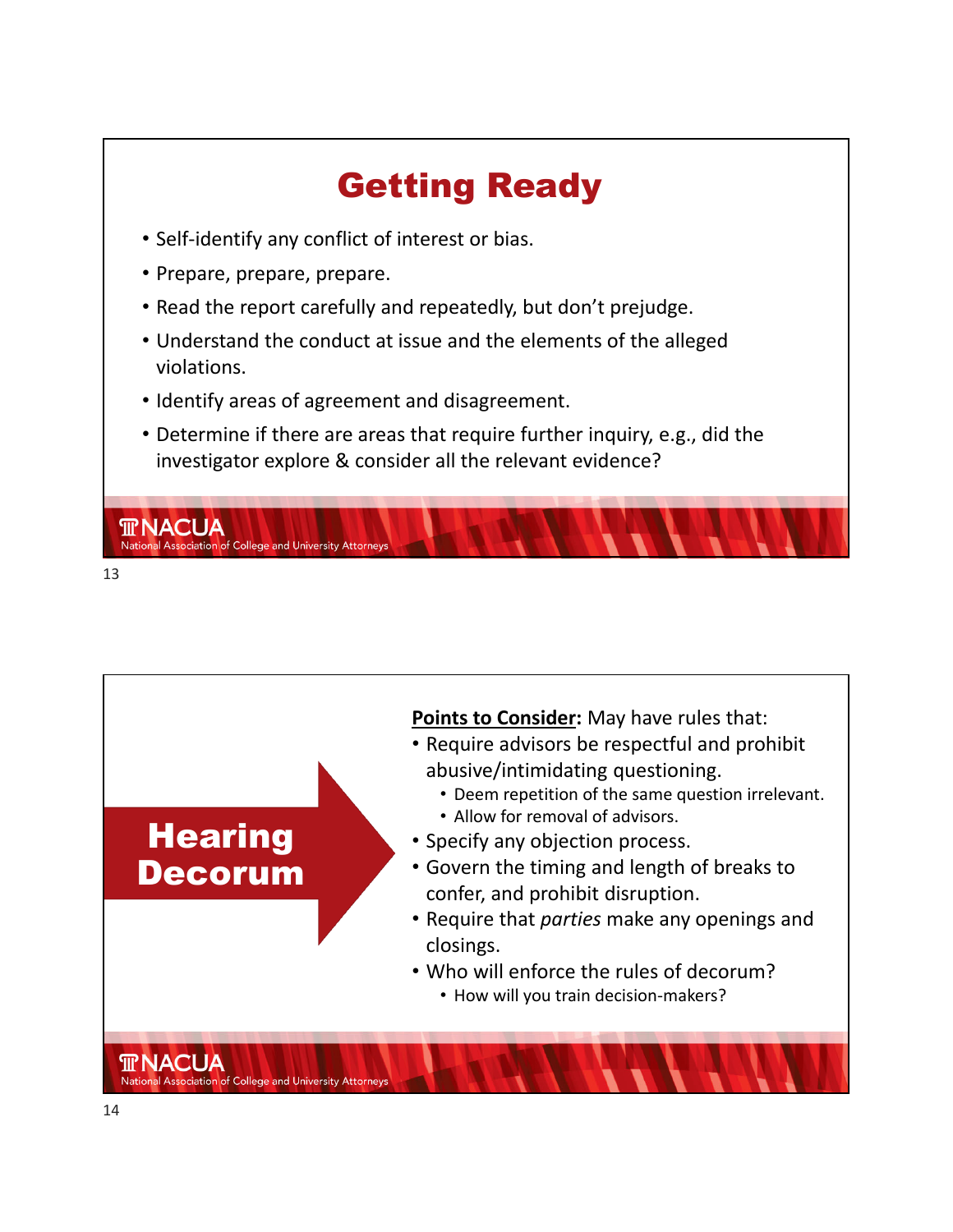

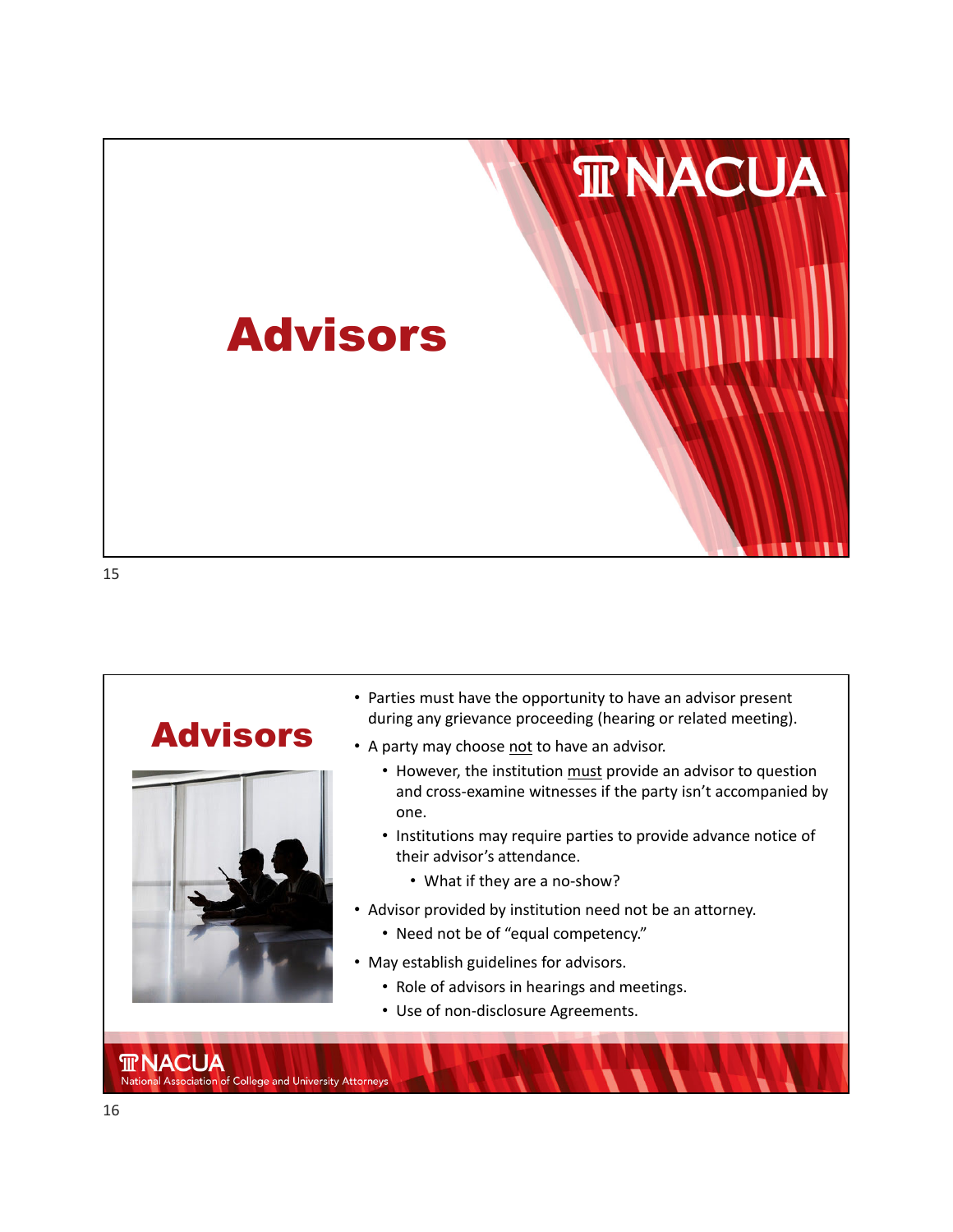

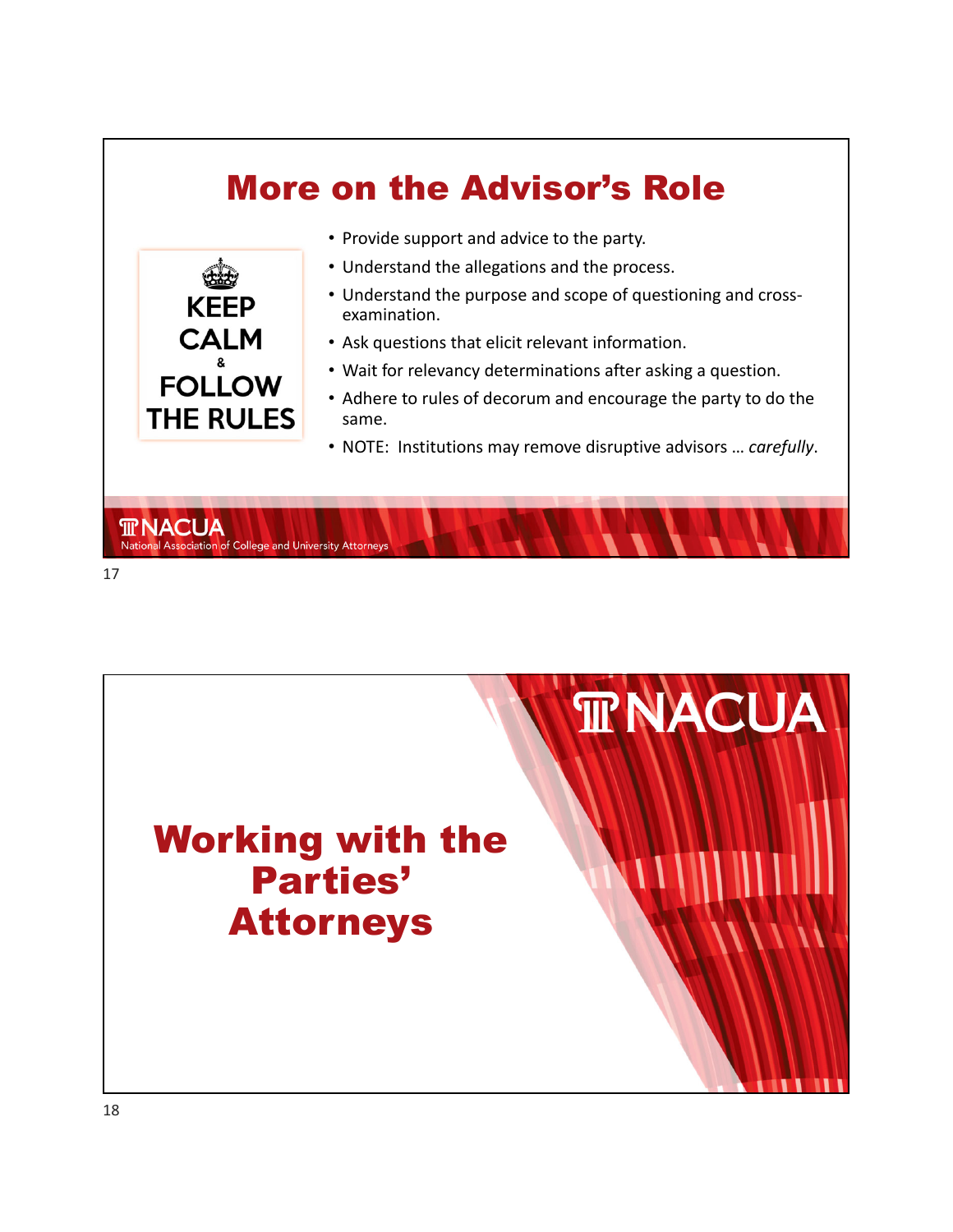



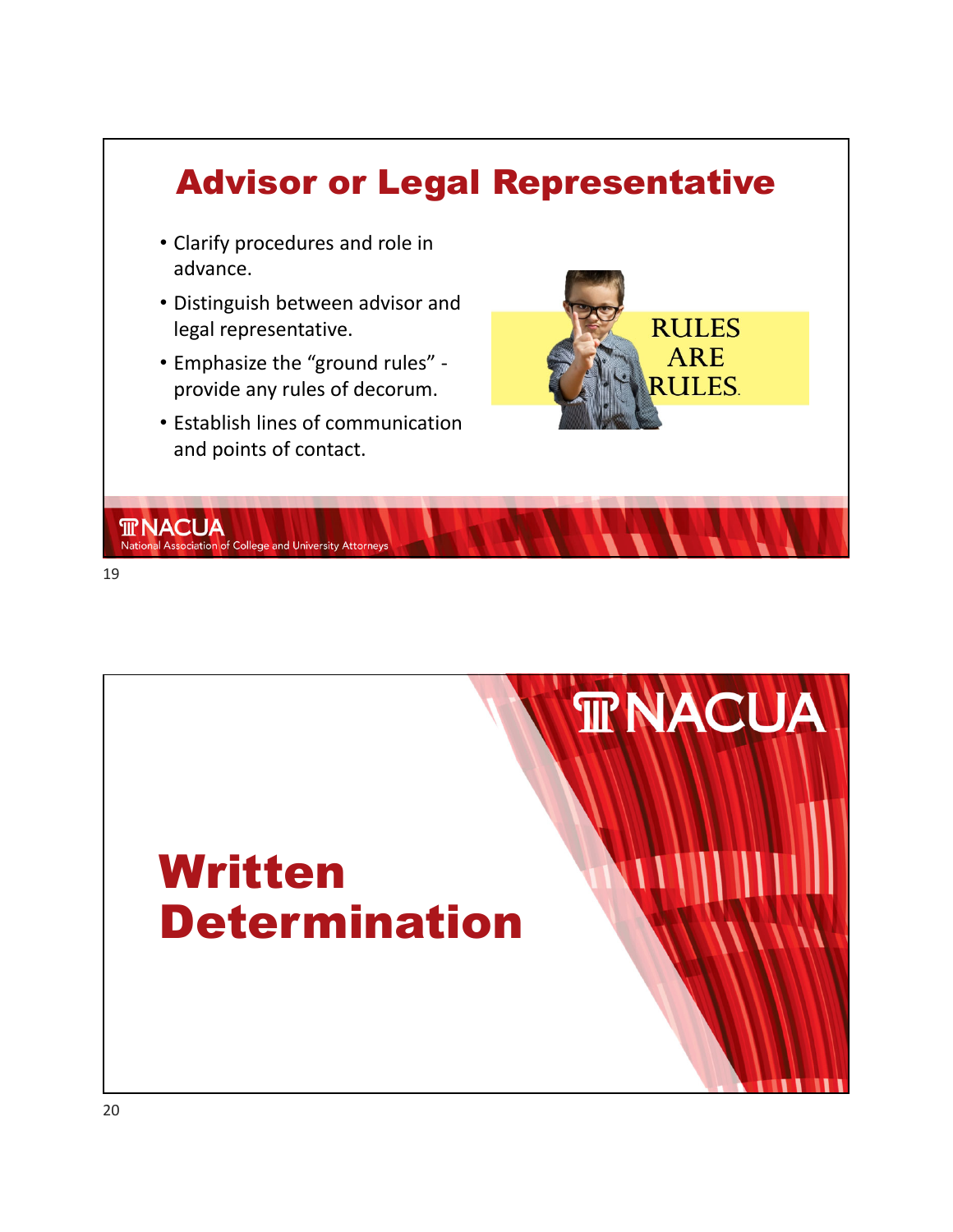



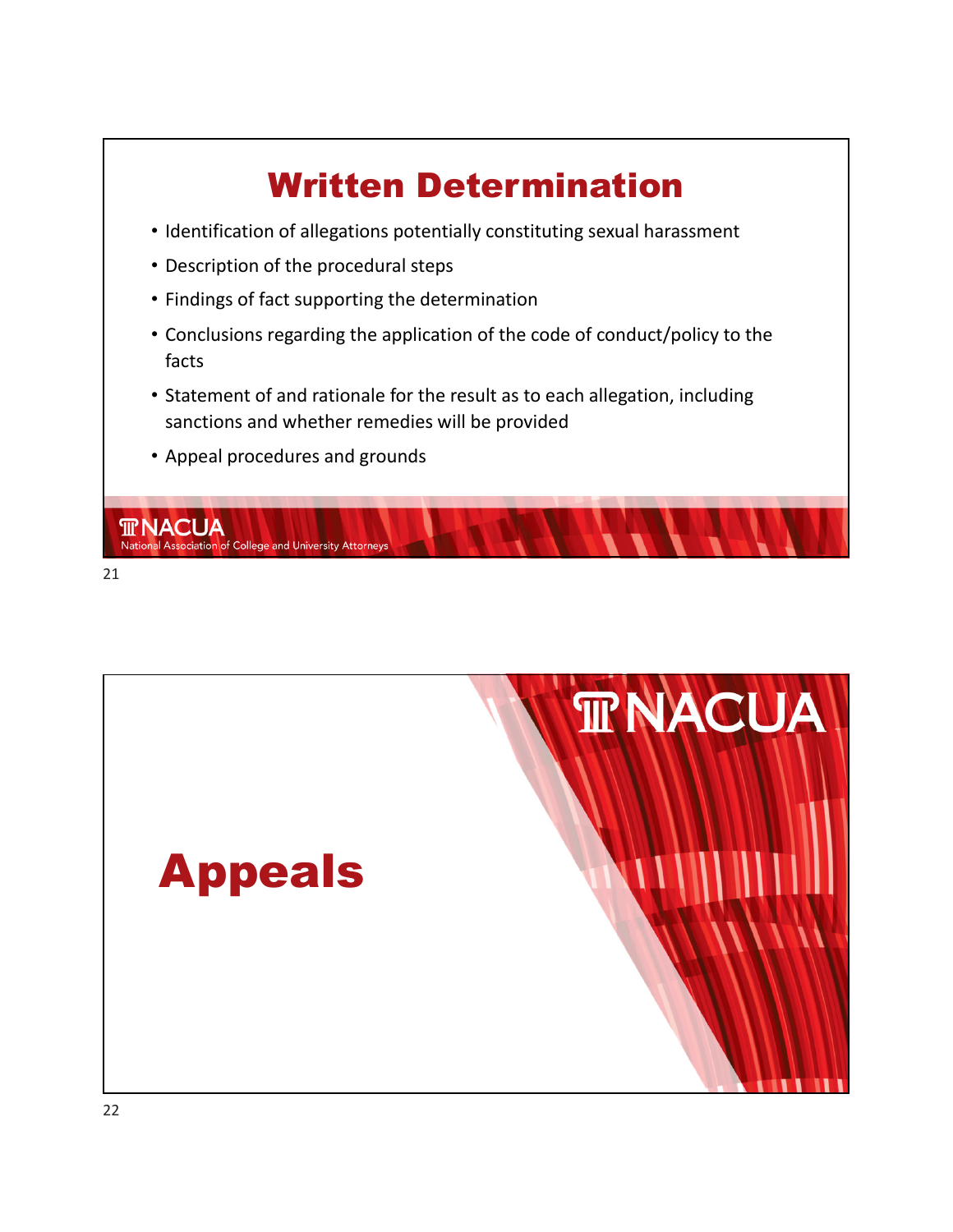